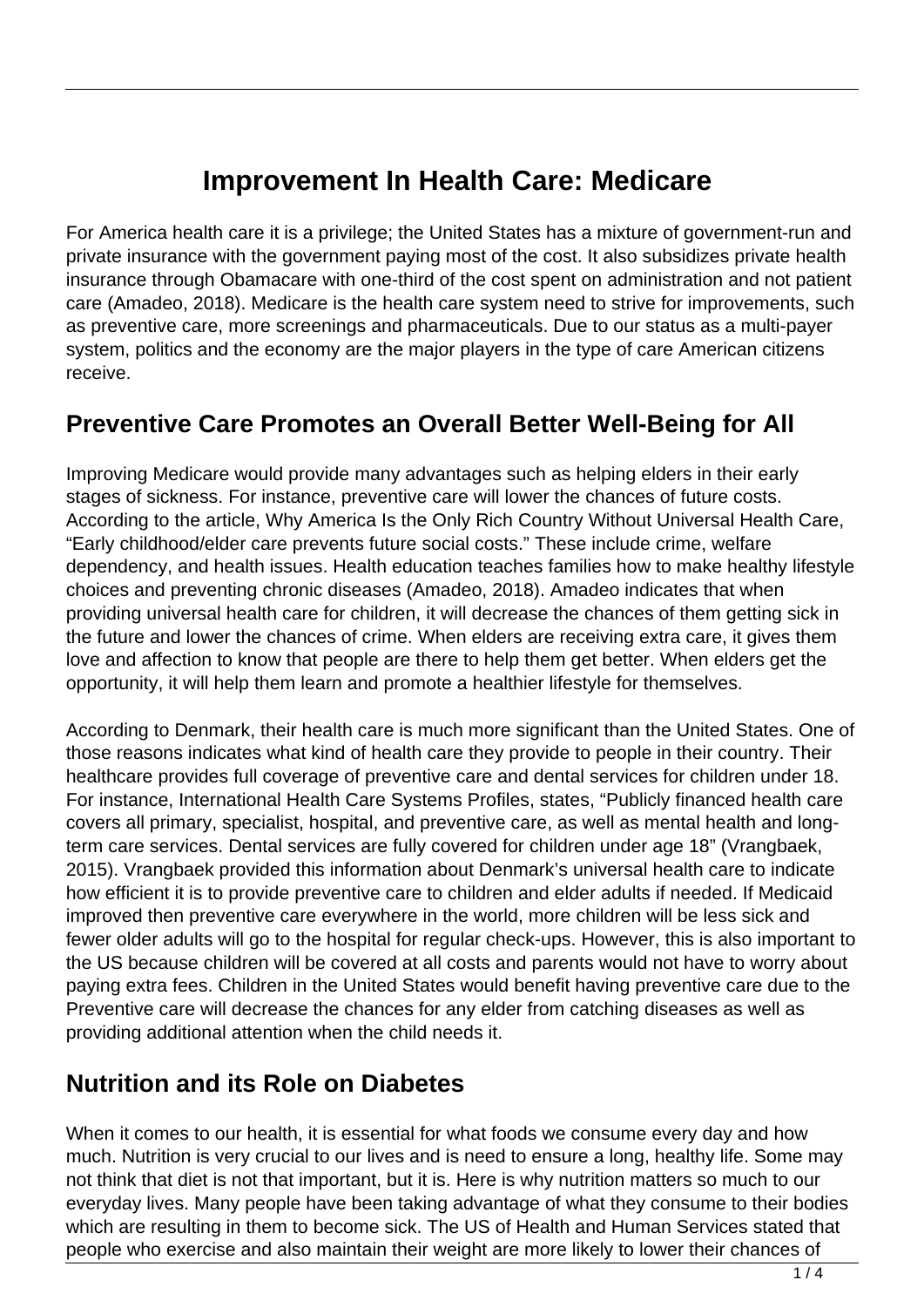getting chronic diseases (HHS Office & Council on Sports, 2017). It is critical for an individual to stay healthy and watch what they eat. The dangers are a lot higher than what people may think and the more someone prolongs eating more robust, the quicker they will get diseases. Eating healthy is essential, but exercise also plays a huge factor in being healthy. Balancing out nutrition and exercising is going to help lower the risk of getting any diseases. Some of those risk factors include type 2 diabetes of a child and an increase in weight (HHS Office & Council on Sports, 2017). According to CDC, 84.1 million adults aged 18 years old or older have prediabetes ("Centers For Disease Control and Prevention. National Diabetes Statistics Report", 2017). Prediabetes is a serious condition that leads to type 2 diabetes and very harmful for the child. That is exactly "33.9 % of the US population", which pays a huge factor to the population. ("Centers for Disease Control and Prevention. National Diabetes Statistics Report", 2017). Medicare does offer Benefits for older adults with diabetes, but if medicare provided more nutrition and classes on how to prevent diabetes or take care of their diabetes in a more proactive way.

### **Screening Tests: When to Use and When not to Use**

Having a healthy lifestyle is very important, but it is also essential to know your options and resources. For instance, and elder adult medicare if someone has recently been diagnosed with a disease due to health issues, the possibilities are necessary. One of those options consists of screening tests and diagnose tests; both in which used differently. A diagnostic test is to find out what specific symptoms the patient has and screening for people who are ill ("Benefits and Risks of Screening Tests," 2016). These two tests are urgent when it comes to anyone's health. It is used to detect the symptoms before it worsens or spreads and makes it difficult to fight against the disease.

Fighting disease is a serious matter, and if an individual does not go through a screening or diagnostic test as soon as possible, it may be too late. For instance, screening tests is a huge advantage to treat a disease in the early stages to help fight against the disease to continue to have a robust and healthy life ("Benefits and Risks of Screening Tests," 2016). Screening tests should be provided for every patient to help diagnose a disease sooner than later.

Screening tests are not just used for detecting diseases, but is used to identify any other factors that may cause complications for an individual's life. For instance, the screening that would apply on newborns would be called opportunistic screening such as hearing tests, etc. (Benefits and Risks for Screening Tests, 2016). Opportunistic screening used for an additional analysis like blood pressure and or used for x-rays ("Benefits and Risks for Screening Tests," 2016). Screening tests are used for diseases but also for many other factors.

Screening tests are used as a way to prevent someone from getting sick but can also be misinterpreted for curing a disease. Many people have gotten the wrong idea of the screening test. Screening tests are often used to protect someone from a disease, but not for all cases ("Benefits and Risks for Screening Tests," 2016). Doctors would become "optimistic" when using screening because it is used to help detect disease and prevent it from spreading. It is a way to "determine the risk factors" and help treat the odd symptoms from developing to a disease ("Benefits and Risks for Screening Tests," 2016).

For instance, medical tests or diagnostic test is an alternative if screening tests are not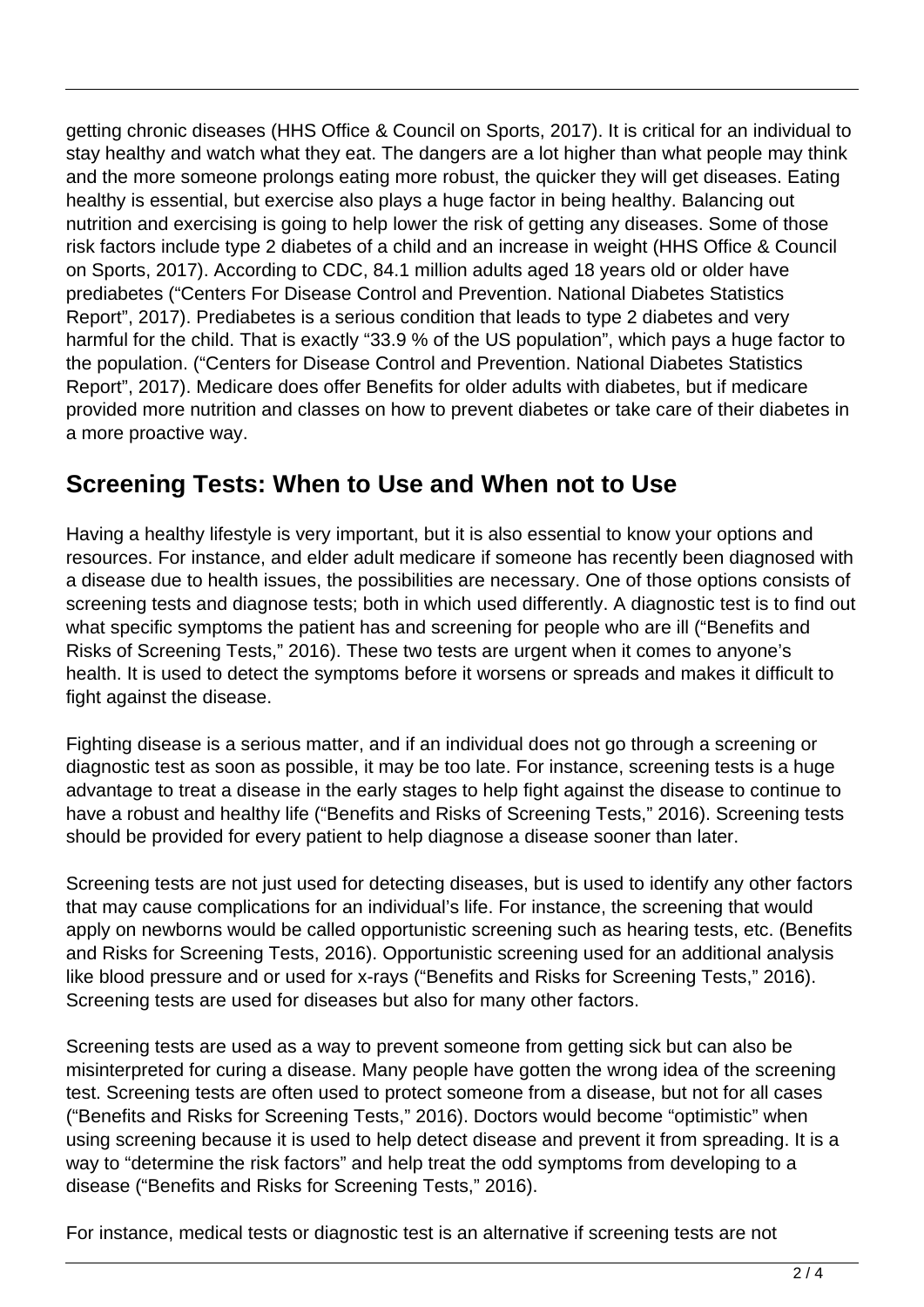necessary. If a person is detecting abnormal symptoms in the beginning, right away a doctor will know to use other additional criteria. Those extra tests would be blood pressure or if a person is having trouble using the bathroom. If a person who is having problems using the bathroom, doctors will use the stone tool test to detect if this individual may have bowel cancer ("Benefits and Risks for Screening Tests," 2016). If a person may have this disease, the test results would automatically show if it is abnormal with an endoscope ("Benefits and Risks for Screening Tests," 2016). It is a way to see if the blood is caused by cancer or inflammation when using the bathroom (Benefits and Risks for Screening Tests, 2016).

The reason that screening tests may not be beneficial for a patient is if they have had the disease in their late stages already. In other words, using screening tests is a prevention method that a doctor may recommend finding the disease. However, using a screening test is only beneficial in some instances. According to PubMed Health website, "shows two groups of people who all died of cancer at the age of 70, whether or not they had done screenings when cancer detected at age 67, three years before their death" ("Benefits and Risks for Screening Tests," 2016). As for the other group, it shows a significant change in the number who have used screenings that diagnosed with cancer survived five years later ("Benefits and Risks for Screening Tests," 2016). It is vital because screenings tests are only beneficial when needed. Screenings are highly effective when the patient has early symptoms and are in the early stages of a disease. In the example mentioned, patients who already pass the early stages of cancer, it will not be a use of screening. It would only make sense to use projections when its diagnose right away. Screenings are beneficial and useful when caught at the beginning of the disease and could help a patient continue to have a healthy life.

### **Pharmaceuticals**

United States' pharmaceutical drug costs are extremely high and are continuing to increase. "Medicare was paying 80 percent more than other advanced industrial countries for some of the most costly physician-administered medicines" (Pear, 2018). President Trump made a speech and said, "Americans pay more so that other countries can pay less." In America, we are paying such a high cost for pharmacy drugs because of the innovative equipment and years of research it takes to put a drug on the market. Other countries are using us to their advantage because they're using our research and innovations and then paying much less than the US for the same drugs.

"In low-income countries, the evidence is emerging that expanding health care coverage does not necessarily result in better outcomes, even for conditions highly amenable to medical care" (Kruk, 2016). To test this out, 13 years ago in India, are given program provided cash incentives for women to deliver their children in health facilities and monitored 50 million women, and their babies and the results did not improve maternal or newborn survival. They found that pursuing UHC increases access to poor quality of care and is unlikely to improve health outcomes.

## **Conclusion**

Medicare is the primary source of health care . Medicare provides services that help older adults live longer lives but only does that to a certain extent. If preventive care and screening for diseases was taken more serious in the elder community then elders would possibly live longer and happier without any complications